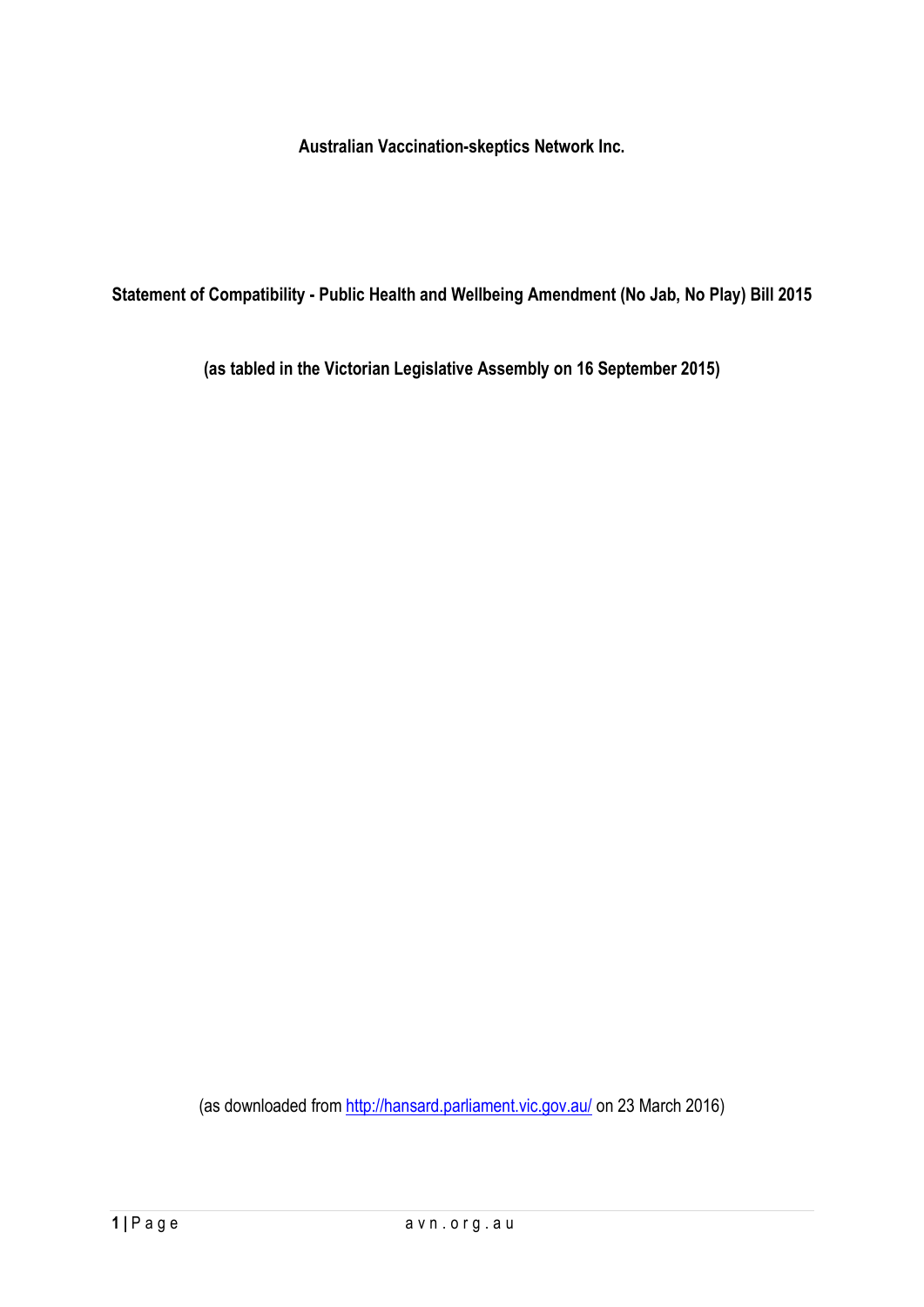**Ms HENNESSY** (Minister for Health) tabled following statement in accordance with Charter of Human Rights and Responsibilities Act 2006:

In accordance with section 28 of the Charter of Human Rights and Responsibilities Act 2006 (the charter), I make this statement of compatibility with respect to the Public Health and Wellbeing Amendment (No Jab, No Play) Bill 2015.

In my opinion, the Public Health and Wellbeing Amendment (No Jab, No Play) Bill 2015, as introduced to the Legislative Assembly, is compatible with human rights as set out in the charter. I base my opinion on the reasons outlined in this statement.

### **Overview**

The purpose of the bill is to increase immunisation rates for young children in the community. Vaccine preventable diseases such as whooping cough, measles, polio and diphtheria, can cause serious illness, disability and death. Childhood immunisation has been proven to significantly decrease the risk of infection and spread of vaccine preventable diseases.

The bill amends the Public Health and Wellbeing Act 2008, so that the person in charge of an early childhood service may not confirm the enrolment of a child at the service unless the parent or guardian of the child has provided an immunisation status certificate that demonstrates the child: is immunised according to the appropriate standard vaccination schedule, or a vaccination catch-up schedule, or has a medical contraindication for one or more vaccines.

The bill allows for certain categories of disadvantaged and vulnerable children to be enrolled without providing the immunisation status certificate, and requires the person in charge to take reasonable steps to obtain the certificate within 16 weeks of the child first attending the service. This will prompt the parents and carers of vulnerable and disadvantaged children to undertake vaccination and provide them with an additional opportunity to obtain information about how they can access immunisation services.

### **Human rights issues**

# **Protection of families and children (section 17)**

The bill engages section 17 of the charter, which provides that families are entitled to be protected by society and the state and that every child has the right, without discrimination, to such protection as is in his or her best interests and is needed by him or her by reason of being a child.

Vaccines protect vaccinated individuals by immunising them from the relevant disease. They also protect the community as a whole, by increasing the overall immunity in the community to reduce the spread of vaccine preventable diseases. The rate of immunisation that effectively prevents the spread of a disease is known as 'herd immunity'. For example, the overall rate of immunisation required to achieve herd immunity for measles is 95 per cent. High rates of immunisation also provide important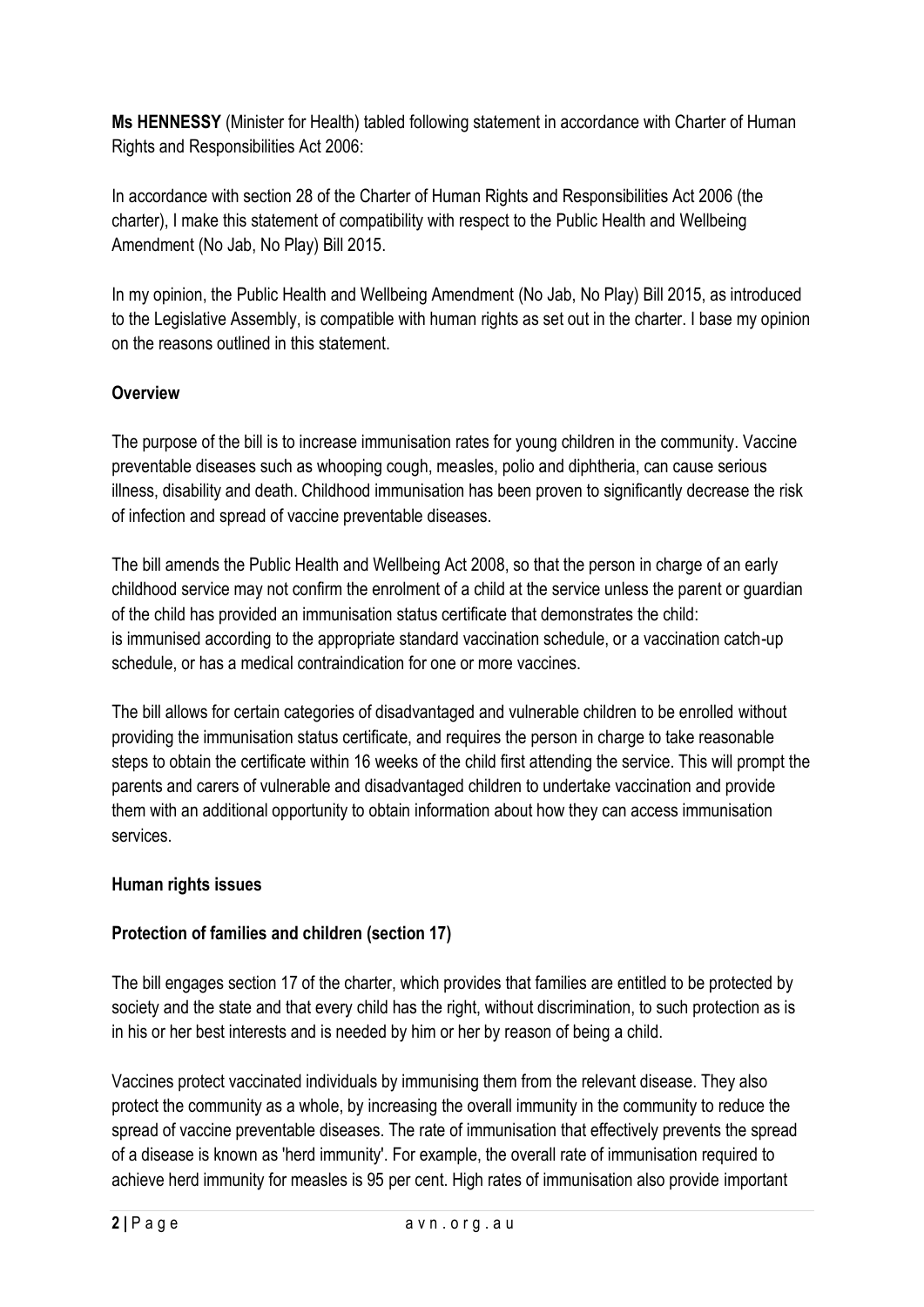protection for those who cannot receive vaccines. This includes babies who are too young to receive vaccines or people who cannot receive vaccines for medical reasons (for example, due to an allergy to a component of a vaccine, or suppressed immunity).

The overall immunisation rate in Victoria for pre-school-aged children has remained stable for the past five years, between 91 per cent and 92 per cent. However, some areas have rates closer to 85 per cent. Existing initiatives that promote immunisation and facilitate access to immunisation services have maintained the overall level, but have not achieved a significant increase in the overall rate. In my view, the bill promotes this right due to the health benefits of immunisation described above.

The bill may also engage section 17(2) of the charter, in that children who are not fully vaccinated may be prevented from enrolling in early childhood services. The competing rights of children under section 17 must be balanced against the benefits of an increase in immunisation rates, both for vaccinated individuals and the community as a whole. The serious impact of vaccine preventable disease must be weighed against the relatively small number of children whose participation in early childhood services may be limited. The bill is designed to minimise the possible limitation on children's participation in these services by: allowing an exemption for children with a medical contraindication for vaccines; and allowing enrolment of disadvantaged and vulnerable children.

For these reasons I consider the bill does not unjustifiably limit the rights under section 17(2) of the charter.

# **Freedom of thought, conscience, religion and belief (section 14) and freedom ofexpression (sect ion 15)**

The effect of the bill is that children who are not vaccinated because their parents or carers have a 'conscientious objection' to vaccination may be unable to enrol in early childhood services. This engages the rights in sections 14 and 15 of the charter. Section 14 provides that a person has the right to freedom of thought, conscience, religion and belief. This includes the freedom to have or adopt a belief of his or her choice, and the freedom to demonstrate the belief. A person must not be restrained or coerced in a way that limits their freedom to have a belief. Section 15 provides that every person has the right to hold an opinion without interference.

The bill may be seen to limit the rights of the parents to freedom of conscience, religion or belief or to hold an opinion without interference, in that their child is not able to enrol in early childhood services because of the parent holding a belief (objection to vaccines) and demonstrating it (acting on the belief by choosing not to have their child vaccinated). It may be argued that the bill therefore restrains or coerces parents in a way that limits their freedom to hold a conscientious objection against vaccination, in that they will be faced with a choice between vaccinating their child, against their belief, or not being able to enrol their child in early childhood services.

I consider that any limitations imposed on sections 14 and 15 by the bill are justifiable having regard to the factors set out in section 7(2) of the charter, for the following reasons. Firstly, the bill does not purport to prevent a parent from holding or observing a belief that their child should not be vaccinated.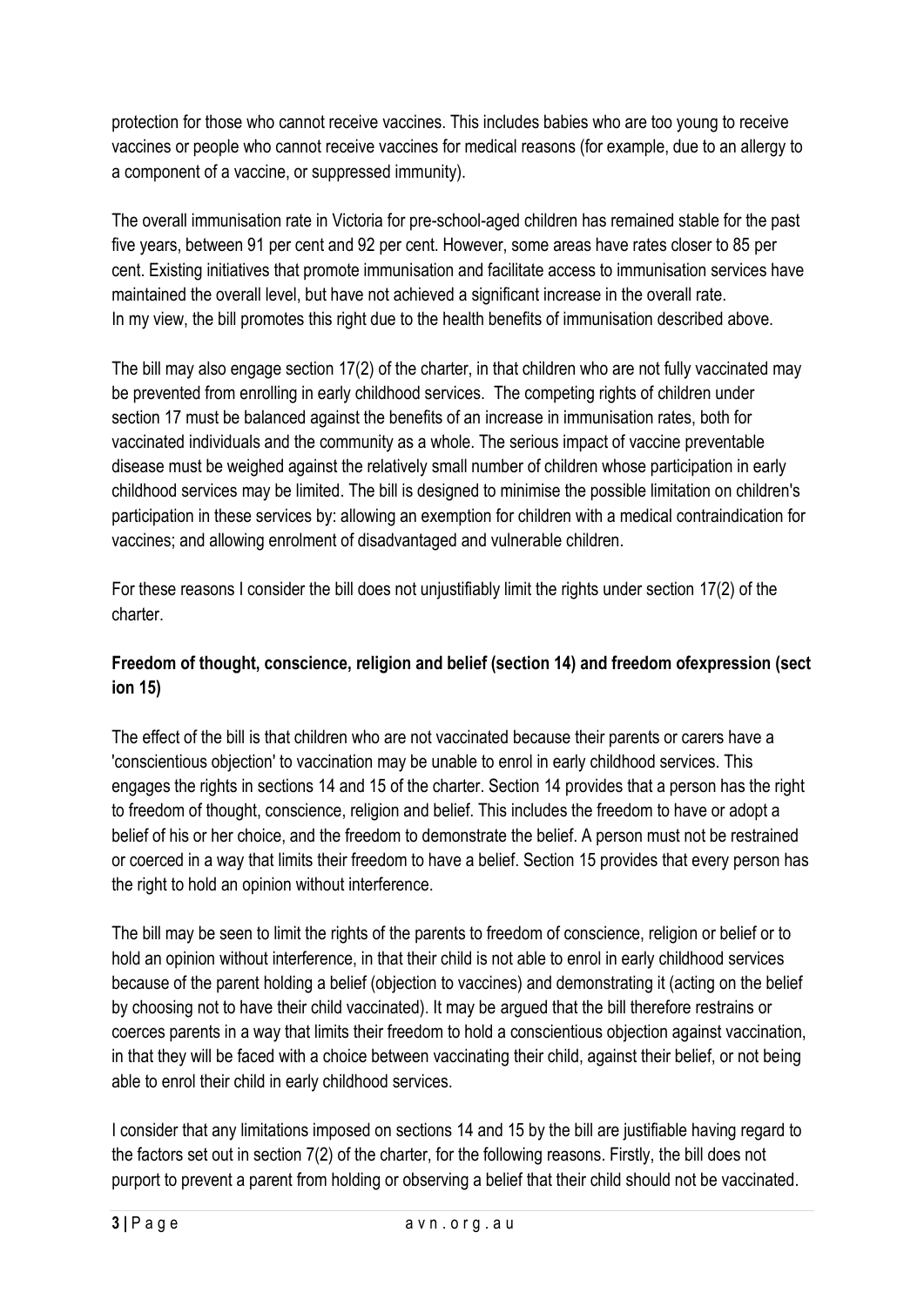Secondly, children and families have an interest in being protected from vaccine preventable diseases, which can have serious, even fatal, consequences. The weight of scientific evidence demonstrates that vaccines are safe and effective, with the benefits greatly outweighing the risks. As outlined above, high rates of immunisation in the community, particularly amongst children, are fundamental to maximising the benefits of immunisation in preventing the spread of vaccine preventable diseases. It is expected that the number of children whose participation in early childhood education and care is impacted will be smaller than the number of people who benefit from an increase in immunisation rates. Existing, less restrictive means available to increase immunisation rates — measures focused on promoting immunisation and facilitating access to immunisation services — have not achieved a significant increase in the overall immunisation rate.

The right to freedom of thought, conscience, religion and belief and the right to freedom of expression must be balanced against the significant public health benefits to the community as a whole from having high rates of immunisation across the community. Those rights must also be balanced against the rights in section 17 of the charter, for children and families. Measures that increase the numbers of vaccinated children attending early childhood services protect the interests of the children and families who access those services. This protection is particularly important for those who cannot receive vaccines, due to age or a medical contraindication.

### **Medical treatment without full, free and informed consent (section 10(c))**

It is noted that the bill will not mandate vaccinations, nor will it provide for the administration of vaccinations without consent. The right in section 10(c) of the charter that provides a person must not be subjected to medical or scientific treatment without his or her full, free and informed consent is therefore not engaged.

# **Privacy (section 13)**

The bill engages but does not limit the right in section 13(a), which provides that a person has the right not to have his or her family, home or correspondence unlawfully or arbitrarily interfered with. The bill will require that early childhood services collect information relating to a child. This will include information about the child's immunisation status, and information about whether the child is a disadvantaged or vulnerable child.

This information will be collected during the enrolment process, or during follow-up processes after enrolment as required under the bill. The provision of the information will be a condition of the enrolment process. In light of the enrolment requirements imposed under the bill on the person in charge of an early childhood service, the collection of the information would be consistent with the health privacy principles in the Health Records Act 2001, in that it would be authorised or required by law.

The collection of this information is fundamental to the purpose of the bill, since it is designed to: